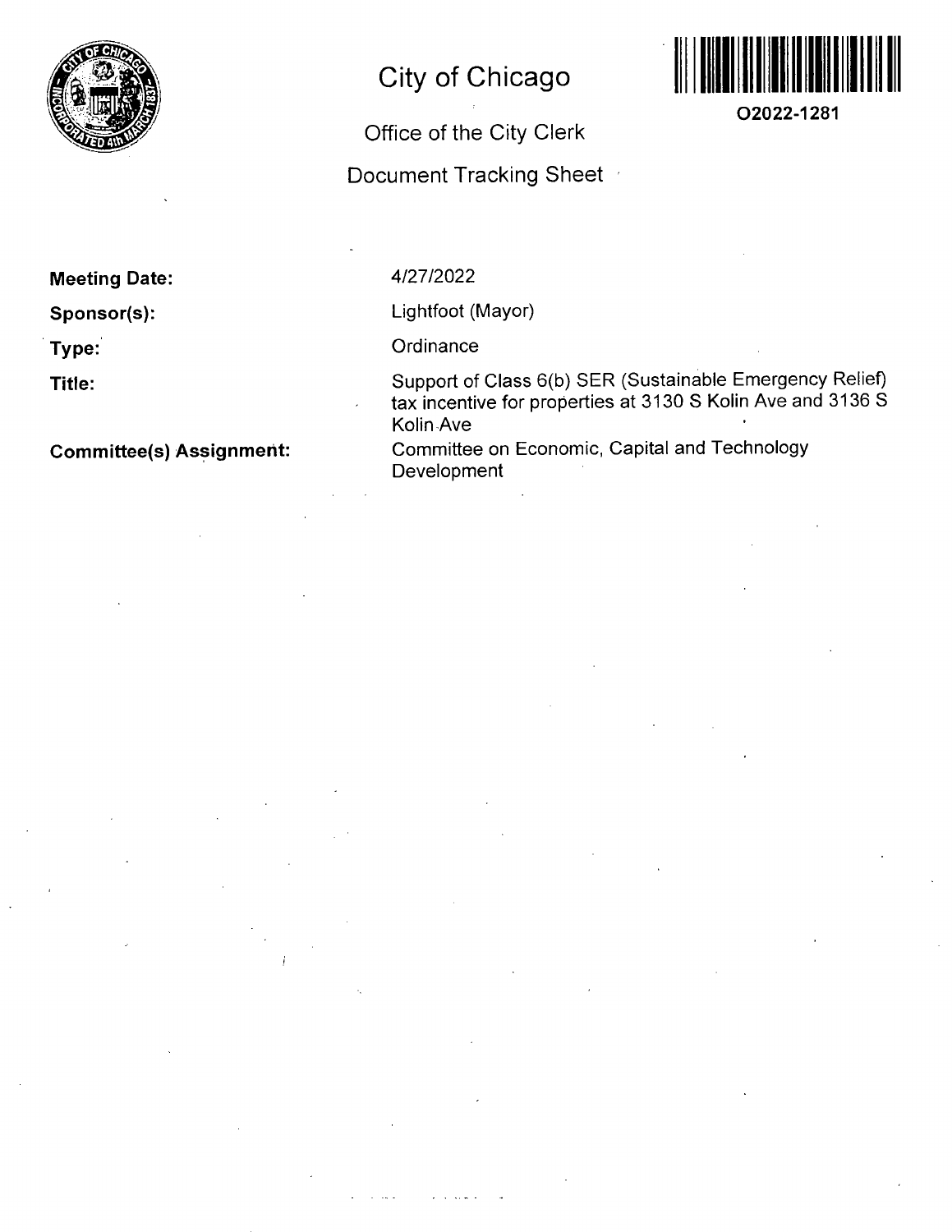

ECOND

#### OFFICE OF THE MAYOR

CITY OF CHICAGO

LORI E. LIGHTFOOT MAYOR

April 27, 2022

#### TO THE HONORABLE, THE CITY COUNCIL OF THE CffY OF CHICAGO

Ladies and Gentlemen:

At the request of the Commissioner of Planning and Development, I transmit herewith ordinances authorizing a favorable tax status for specified properties located in the City.

Your favorable consideration of these ordinances will be appreciated.

Very truly yours. Fwri E mf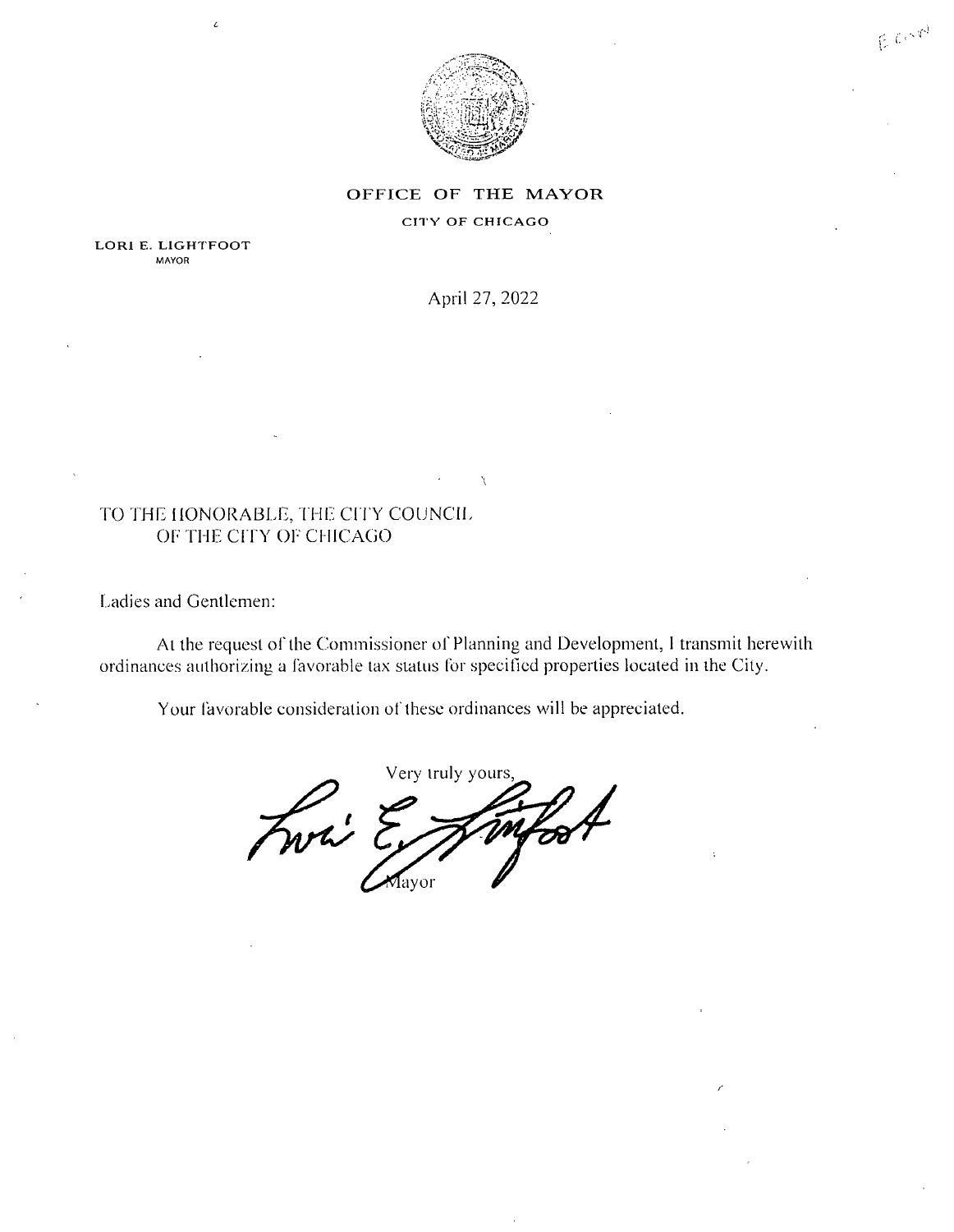#### **ORDINANCE**

 $\mathbb{R}^n$ 

WHEREAS, the City of Chicago (the "City") is a home rule unit of government under Section 6(a), Article Vll of the 1970 Constitution of the State of Illinois authorized to exercise any power and perform any function pertaining to its government and affairs; and

WHEREAS, the Cook County Board of Commissioners has enacted the Cook County Tax Incentive Ordinance, Classification System for Assessment, as amended from time to time (the "County Ordinance"), which provides for, among other things, real estate tax incentives to property owners who build, rehabilitate, enhance and occupy property which is located within Cook County, Illinois and which is used primarily for industrial purposes; and

WHEREAS, the City consistent with the County Ordinance, wishes to induce industry to locate and expand in the City by supporting financial incentives in the form of property tax relief; and

WHEREAS, Modern Process Equipment, Inc., an Illinois corporation (the "Applicant"), owns certain real estate located generally at 3130 and 3136 South Kolin Avenue, Chicago, Illinois 60623, as further described on Exhibit A hereto (the "Subject Property"); and

WHEREAS, the Applicant has substantially rehabilitated two industrial facilities on the Subject Property of approximately 5,700 square feet and 5,731 square feet, respectively; and

WHEREAS, the redevelopment objective of the City in connection with the Subject Property is to retain an existing industrial business that employs 94 full-time workers and will create another estimated 13 full-time jobs and to induce the Applicant to invest \$1,175,000 in equipment and facility improvements; and

WHEREAS, it is intended that the Applicant will use the Subject Property to manufacture coffee grinding equipment; and

WHEREAS, the Applicant has filed an eligibility application for a Class 6b Sustainable Emergency Relief ("Class 6b SER") tax incentive under the County Ordinance with the Office of the Assessor of Cook County (the "Assessor"); and

WHEREAS, the Subject Property is located within the Little Village Industrial Corridor Redevelopment Project Area (created pursuant to the Illinois Tax Increment Allocation Redevelopment Act, 65 ILCS 5/11-74.4-1 et seg., as amended, and pursuant to an ordinance enacted by the City Council of the City), and the purposes of Redevelopment Project Areas are to provide certain incentives in order to stimulate economic activity and to revitalize depressed areas; and

WHEREAS, the Applicant has operated its industrial business on the Subject Property for a minimum of ten years prior to the date of application for the Class 6b SER tax incentive; and

WHEREAS, it is the responsibility of the Assessor to determine that an application for a Class 6b SER classification or renewal of a Class 6b SER classification is eligible pursuant to the County Ordinance; and

 $\mathcal{L}_{\mathcal{A}}$  ,  $\mathcal{L}_{\mathcal{A}}$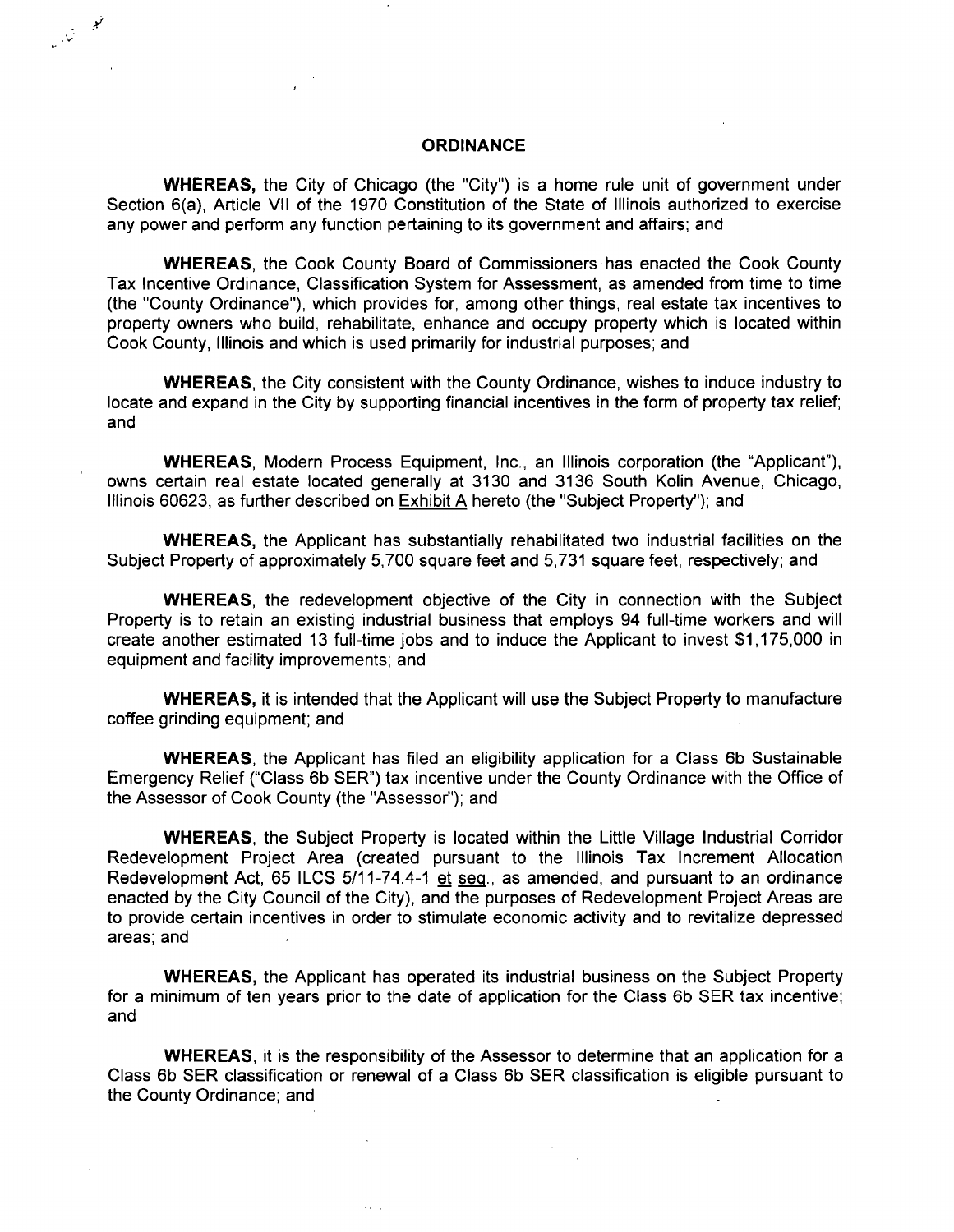WHEREAS, the County Ordinance requires that, in connection with the filing of a Class 6b SER eligibility application with the Assessor, the applicant must obtain from the municipality in which such real estate that is proposed for Class 6b SER classification is located an ordinance expressly stating, among other things, that the municipality has determined that the incentive provided by the Class 6b SER classification is necessary for an industrial enterprise to continue operations on such real estate and that the municipality supports and consents to the Class 6b SER classification by the Assessor; and

≯

WHEREAS, the intended use of the Subject Property will provide significant present and future employment; and

WHEREAS, notwithstanding the Class 6b SER classification of the Subject Property, the redevelopment and utilization thereof will generate significant new revenues to the City in the form of additional real estate taxes and other tax revenues; now, therefore,

#### **BE IT ORDAINED BY THE CITY COUNCIL OF THE CITY OF CHICAGO:**

SECTION 1: The above recitals are hereby expressly incorporated as if fully set forth herein.

SECTION 2: The City hereby finds that the Applicant has submitted evidence of hardship to support a determination that special circumstances make the incentive necessary for the Applicant to continue operations at the Subject Property and maintain its staff, and that without such designation the Applicant's industrial enterprise would not be economically viable causing the Subject Property to be at imminent risk of becoming vacant and unused.

SECTION 3: The City hereby determines that the incentive provided by the Class 6b SER classification for the Subject Property is necessary.

SECTION 4: The City supports and consents to the Class 6b SER classification by the Assessor with respect to the Subject Property.

SECTION 5: The Economic Disclosure Statement, as defined in the County Ordinance, has been received and filed by the City.

**SECTION 6:** The Clerk of the City of Chicago is authorized to and shall send a certified copy of this ordinance to the Assessor, and a certified copy of this ordinance may be included with the Class 6b SER eligibility application filed with the Assessor by the Applicant, as applicant, in accordance with the County Ordinance.

SECTION 7: This ordinance shall be effective immediately upon its passage and approval.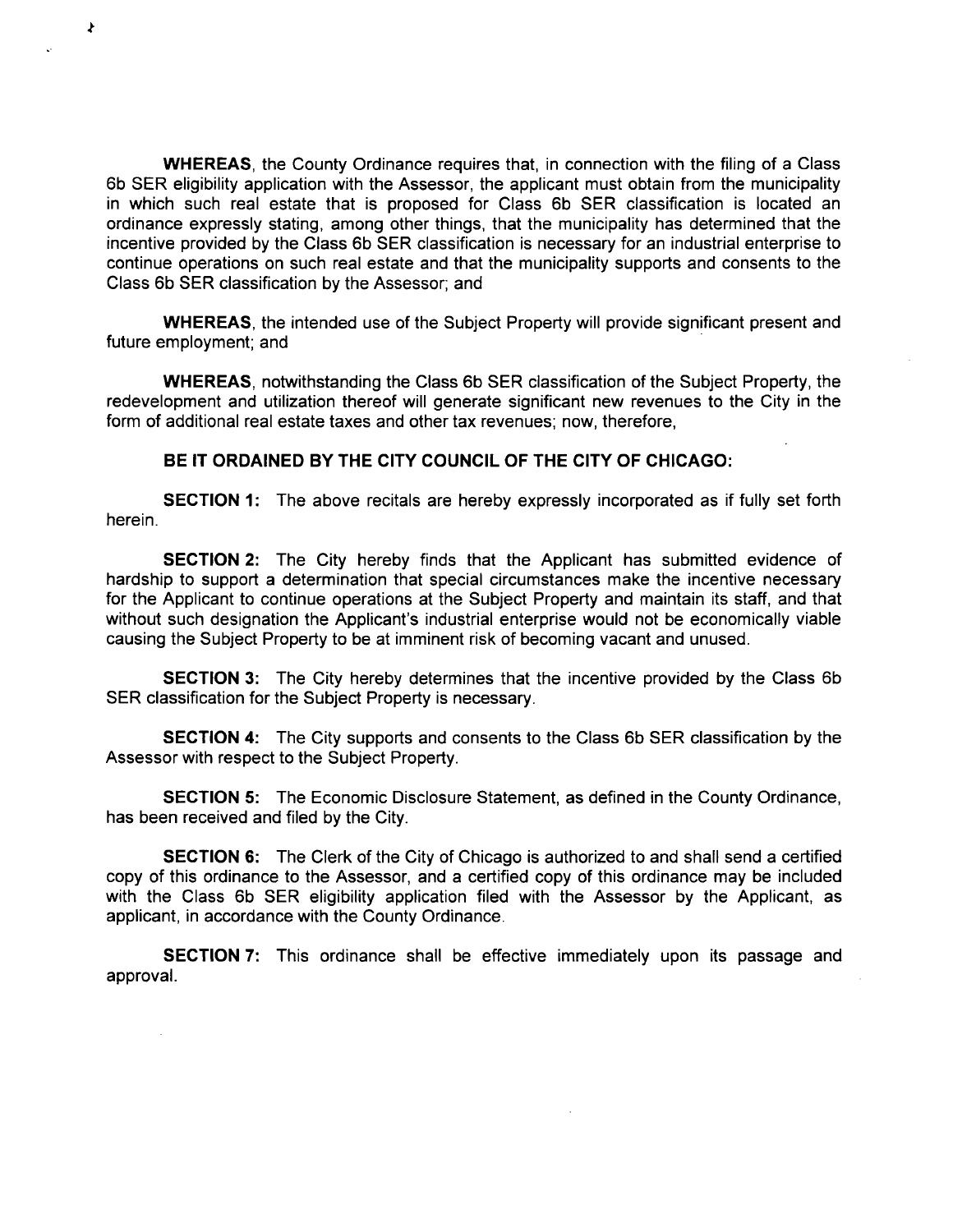#### **EXHIBIT A**

#### **Legal Description of Subject Property**

#### Parcel One (3130 South Kolin Ave.):

X

Lots 117 and 118 in Commissioner's subdivision of the Northwest 1/4 of the Northeast 1/4 of the section 34, Township 39 North, Range 13 East of the Third principal meridian, in Cook County, Illinois.

Permanent Real Estate Tax Index Number (PIN): 16-34-200-009-0000

#### Parcel Two (3136 South Kolin Ave.):

Lots 115 (except the South 1-1/2 inches) and lot 116 in Commissioner's subdivision of the Northwest % of the Northeast % of the section 34, Township 39 North, Range 13 East of the Third principal meridian, in Cook County, Illinois.

Permanent Real Estate Tax Index Number (PIN): 16-34-200-032-0000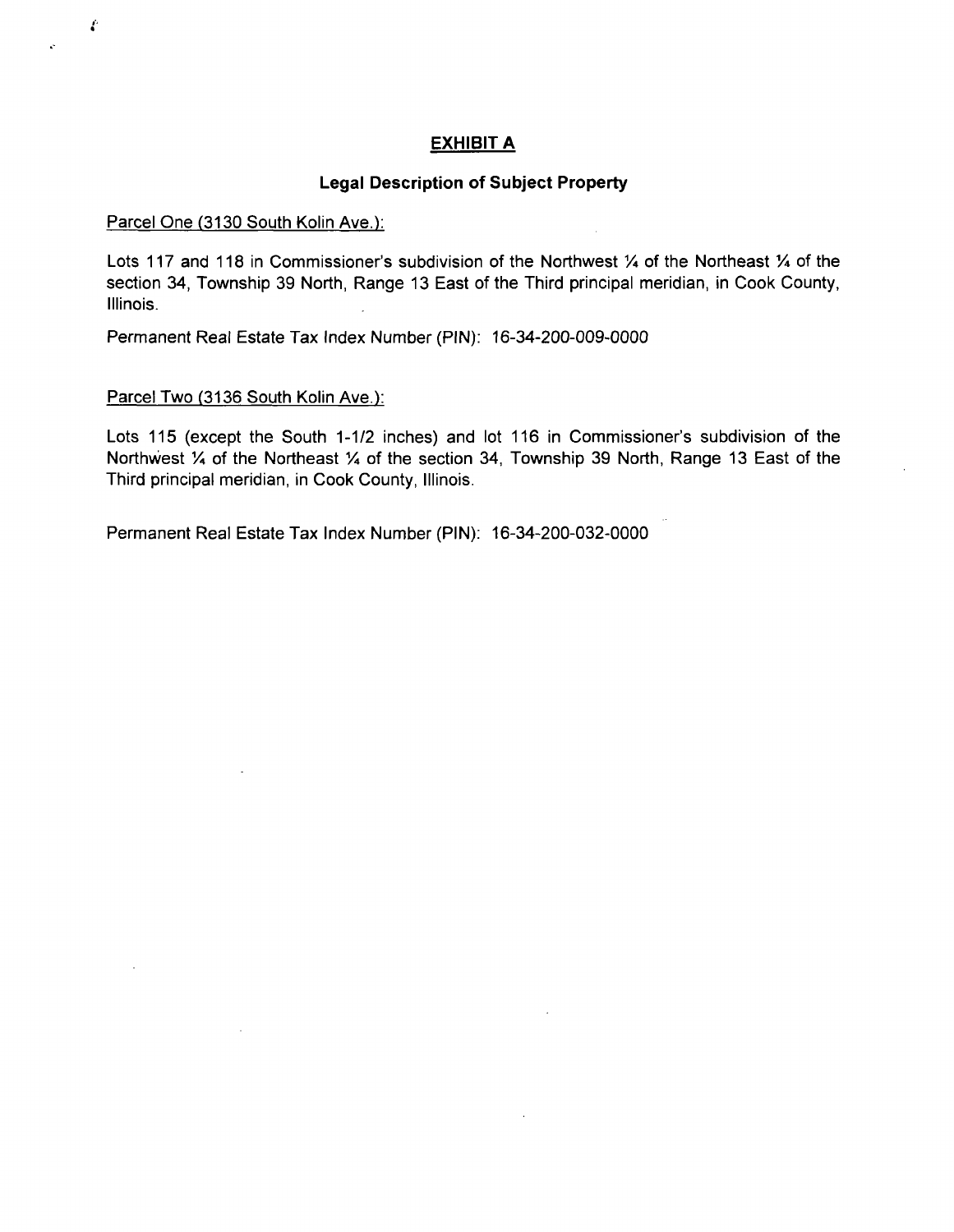#### CITV OF CHICAGO ECONOMIC DISCLOSURE STATEMENT AND AFFIDAVIT

#### SECTION I -- GENERAL INFORMATION

A. Legal name of the Disclosing Party submitting this EDS. Include d/b/a/ if applicable:

Modern Process Equipment, Inc.

### Check ONE of the following three boxes:

Indicate whether the Disclosing Party submitting this EDS is:

1.  $\triangleright$  The Applicant

OR

2. [ ] a legal entity currently holding, or anticipated to hold within six months after City action on the contract, transaction or other undertaking to which this EDS pertains (referred to below as the "Matier"), a direct or indirect inierest in excess of 7.5% in the Applicant. State the Applicant's legal name:

**OR** 

3.  $\lceil \cdot \rceil$  a legal entity with a direct or indirect right of control of the Applicant (see Section II(B)(1)) State the legal name of the entity in which the Disclosing Party holds a right of control:

| B. Business address of the Disclosing Party: $\frac{S}{S}$ . $\frac{S}{S}$ . $\frac{K_0!}{S}$ . Avenue |                         |
|--------------------------------------------------------------------------------------------------------|-------------------------|
|                                                                                                        | $Chica_{(0)}$ ILL 60623 |

C. Telephone: 173-254-3919 Fax: 173.254.0271 Email:  $bar$  @ MPECh:cago.com

D. Name of contact person: <u>Barb Koze</u>

E. Federal Employer Identification No. (if you have one):

F. Brief description of the Matter to which this EDS pertains. (Include project number and location of property, if applicable):

Class 6BSER incentive (pins 16-34200.009 +032)

G. Which City agency or department is requesting this EDS? Deparament of

If the Matter is a contract being handled by the City's Department of Procurement Services, please complete the following:

*Specification # and Contract U* 

Ver. 2018-1 Page 1 of 15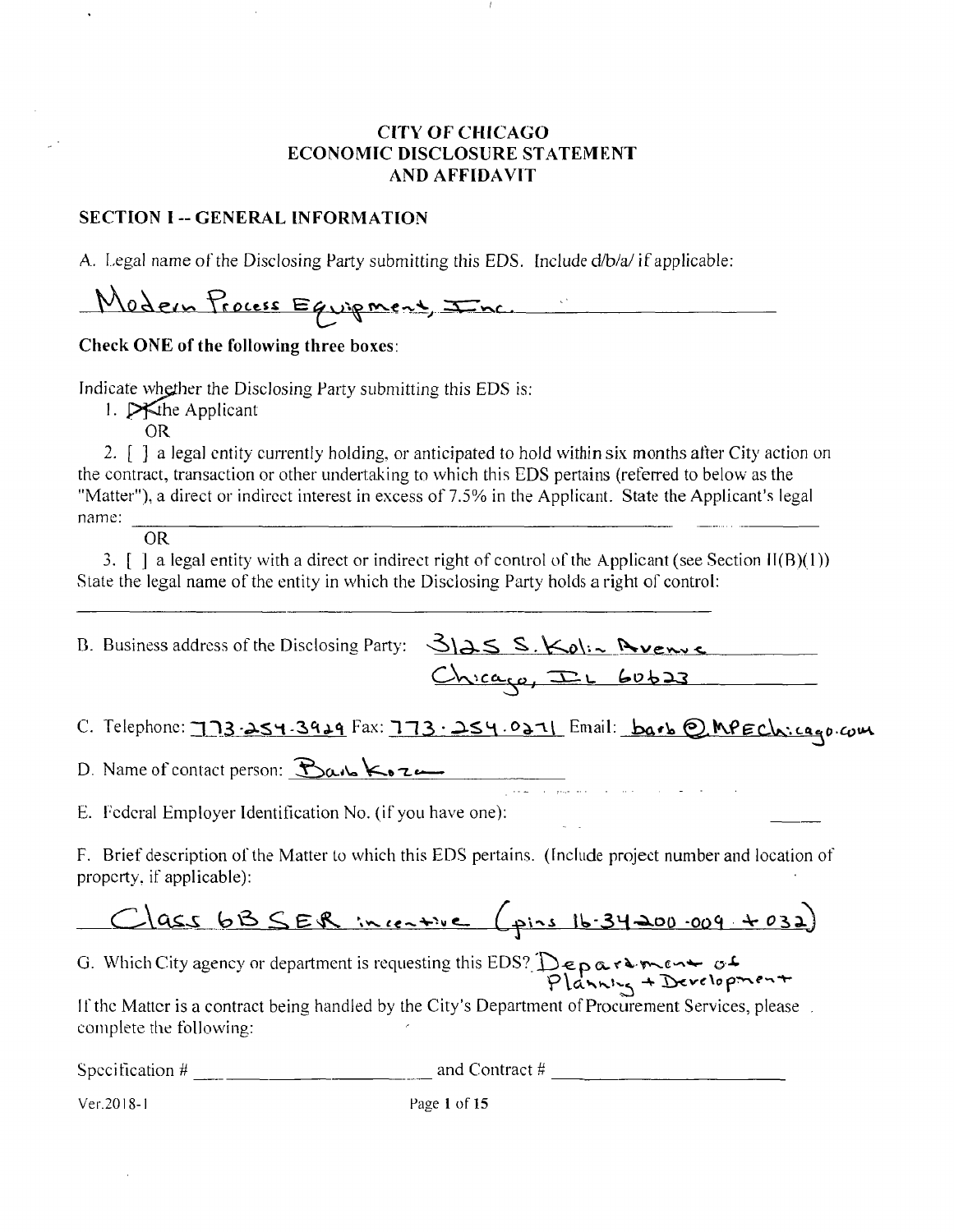#### **SECTION H ~ DISCLOSURE OF OWNERSHIP INTERESTS**

#### A. NATURE OF THE DISCLOSING PARTY

| 1. Indicate the nature of the Disclosing Party: |                                                          |
|-------------------------------------------------|----------------------------------------------------------|
| [ Person                                        | Fell Limited liability company                           |
| [ ] Publicly registered business corporation    | [] Limited liability partnership                         |
| Experimently held business corporation          | [ ] Joint venture                                        |
| [ ] Sole proprietorship                         | [] Not-for-profit corporation                            |
| [ ] General partnership                         | (Is the not-for-profit corporation also a $501(c)(3)$ )? |
| [] Limited partnership                          | $\lceil \ \rceil$ Yes<br>$\lceil \cdot \rceil$ No        |
| $\lceil \ \rceil$ Trust                         | [] Other (please specify)                                |
|                                                 |                                                          |

2. For legal entities, the state (or foreign country) of incorporation or organization, if applicable:

3. For legal entities not organized in the State of Illinois: Has the organization registered to do business in the State of Illinois as a foreign entity?

 $[ | Yes$  [ ] No [ $\mathbf{\times}$  Grganized in Illinois

B. EF THE DISCLOSING PARTY IS A LEGAL ENTITY:

1. List below the full names and titles, if applicable, of: (i) all executive officers and all directors of the entity; (ii) for not-for-profit corporations, all members, if any, which are legal entities (if there arc no such members, write "no members which are legal entities"); (iii) for trusts, estates or other similar entities, the trustee, executor, administrator, or similarly situated party; (iv) for general or limited partnerships, liniited liability companies, limited liability partnerships or joint ventures, each general partner, managing member, manager or any other person or legal entity that directly or indirectly controls the day-to-day management of the Applicant.

NOTE: Each legal entity listed below must submit an EDS on its own behalf.

| Name           | Title                   |  |
|----------------|-------------------------|--|
| Daniel Ephraim | President / Director    |  |
| Philip Ephraim | Vice President Director |  |

2. Please provide the following information concerning each person or legal entity having a direct or indirect, current or prospective (i.e. within 6 months after City action) beneficial interest (including ownership) in excess of 7.5% of the Applicant. Examples of such an interest include shares in a corporation, parlnership interest in a partnership or joint venture, interest of a member or manager in a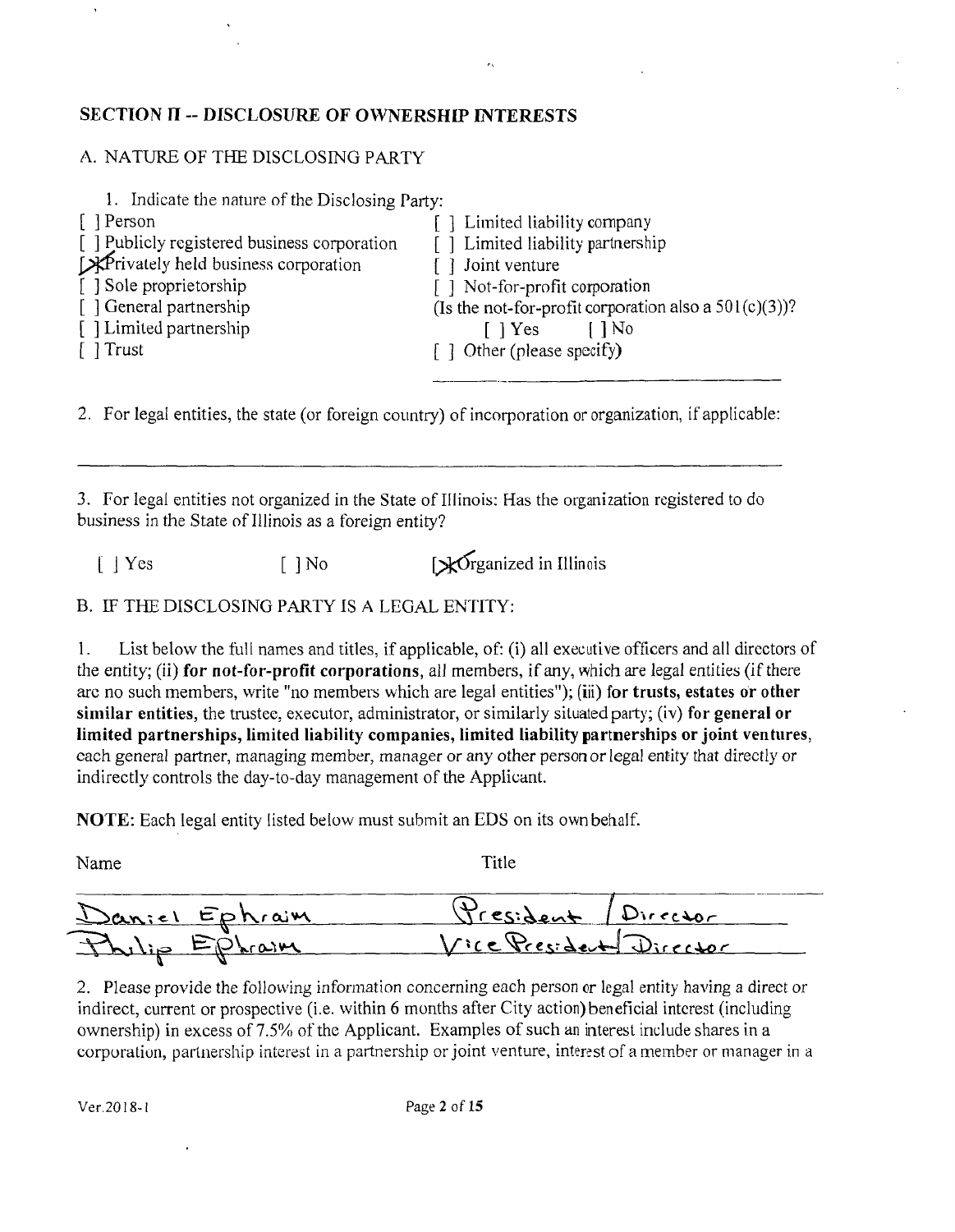limited liability company, or interest of a beneficiary of a trust, estate or other similar entity. If none, state "None."

NOTE: Each legal entity listed below may be required to submit an EDS on its own behalf.

| Name | <b>Business Address</b>           | Percentage Interest in the Applicant |
|------|-----------------------------------|--------------------------------------|
|      | Daniel Ephraim 3125 skolin Ave,   |                                      |
|      | Philip Ephraim 3125 S. Kolin Ave. |                                      |

### SECTION III -- INCOME OR COMPENSATION TO, OR OWNERSHIP BY, CITY ELECTED OFFICIALS

Has the Disclosing Party provided any income or compensation to any City elected official during the 12-month period preceding the date of this EDS?  $[ | \text{Yes } ]$ 

Does the Disclosing Party reasonably expeci to provide any income or compensation lo any City elected official during the 12-month period following the date of this EDS?  $\lceil \cdot \rceil$  Yes  $\star$  No

If "yes" to either of the above, please identify below the name(s) of such City elected official(s) and describe such income or compensation:

Does any City elected official or, to the best of the Disclosing Party's knowledge after reasonable inquiry, any City elected official's spouse or domestic partner, have a financial interest (as defined in Chapter 2-156 of the Municipal Code of Chicago ("MCC")) in the Disclosing Party? [ ] Yes **DENO** 

If "yes," please identify below the name(s) of such City elected official(s) and/or spouse(s)/domestic partner(s) and describe the financial interest(s).

## SECTION rv - DISCLOSURE OF SUBCONTRACTORS AND OTHER RETAINED PARTIES

The Disclosing Party must disclose the name and business address of each subcontractor, attorney, lobbyist (as defined in MCC Chapter 2-156), accountant, consultant and any other person or entity whom the Disclosing Party has retained or expects to retain in connection with the Matter, as well as the nature of the relationship, and the total amount of the fees paid or estimated to be paid. The Disclosing Party is not required to disclose employees who are paid solely through the Disclosing Party's regular payroll. If the Disclosing Party is uncertain whether a disclosure is required under this Section, the Disclosing Party must either ask the City whether disclosure is required or make the disclosure.

Ver.2018-1 Page 3 of 15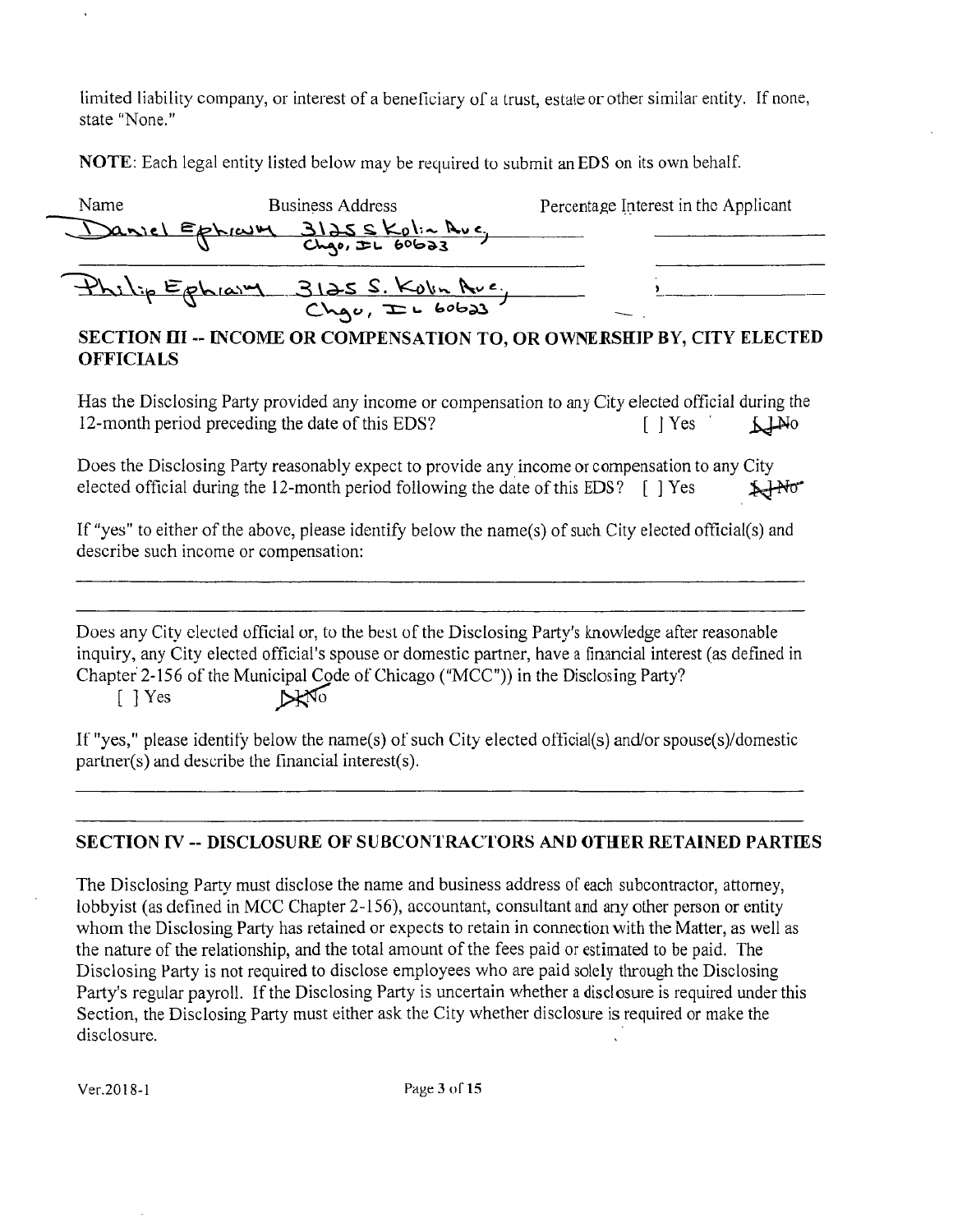Name (indicate whether Business Relationship to Disclosing Party Fees (indicate whether

retained or anticipated Address (subcontractor, attorney, paid or estimated.) **NOTE:** to be retained) lobbyist, etc.) "hourly rate" or "t.b.d." is

# See assacled Chart, which includes mot an acceptable response. estimated fees for Showtractors.

#### (Add sheets if necessary)

[ ] Check here if the Disclosing Party has not retained, nor expects to retain, any such persons or entities.

### **SECTION V ~ CERTIFICATIONS**

#### A. COURT-ORDERED CHILD SUPPORT COMPLIANCE

Under MCC Section 2-92-415, substantial owners of business entities that contract with the City must remain in compliance with their child support obligations throughout the contract's terra.

Has any person who directly or indirectly owns 10% or more of the Disclosing Party been declared in arrearage on any child support obligations by any Illinois court of competent jurisdiction?

[ ] Yes  $\mathbb{R}^{\mathbb{N}^{\bullet}}$  [ ] No person directly or indirectly owns 10% or more of the Disclosing Party.

If "Yes," has the person entered into a court-approved agreement for payment of all support owed and is the person in compliance with that agreement?

[ ] Yes [ ] No

#### B. FURTHER CERTIFICATIONS

1. [This paragraph 1 applies only if the Matter is a contract being handled by the City's Department of Procurement Services.] In the 5-year period preceding the date of this EDS, neither the Disclosing Party nor any Affiliated Entity [see definition in (5) below] has engaged, in connection with the performance of any public contract, the services of an integrity monitor, independent private sector inspector general, or integrity compliance consultant (i.e., an individual or entity with legal, auditing, investigative, or other similar skills, designated by a public agency to help the agency monitor the activity of specified agency vendors as well as help the vendors refomi their business practices so they can be considered for agency contracts in the future, or continue with a contract in progress).

2. The Disclosing Party and its Affiliated Entities are not delinquent in the payment of any fine, fee, tax or other source of indebtedness owed to the City of Chicago, including, but not limited to, water and sewer charges, license fees, parking tickets, property taxes and sales taxes, nor is the Disclosing Party delinquent in the payment of any tax administered by the Illinois Department of Revenue.

Ver.2018-1 Page 4 of 15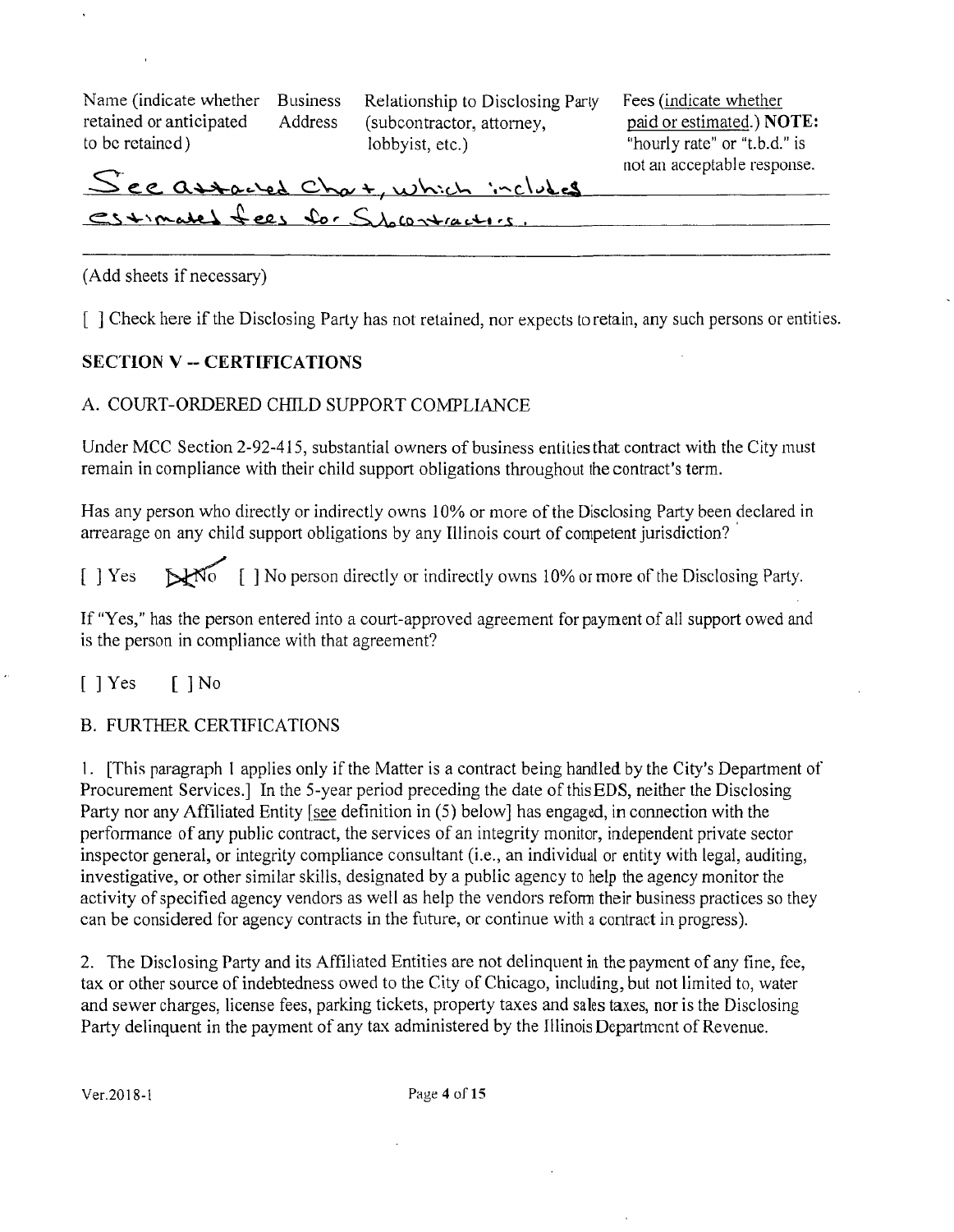**Q > o3** 

l,

Subcontractors

Equipment Manufacturers

 $\mathcal{F}_{\mathcal{S}}$ 

 $\ddot{\cdot}$ 

 $\ddot{\phantom{a}}$ 

| Office construction and furnishings:                    |              | 215,000.00 Dunree Homes 19839 Mulroy Cr. Tinley Park, IL 60487                 |                                                        |
|---------------------------------------------------------|--------------|--------------------------------------------------------------------------------|--------------------------------------------------------|
|                                                         |              | Klymukh Construction, 4850 W Kenderson, Chicago                                |                                                        |
| b) Overhead cranes throughout production areas:         |              | 125,000.00 Netweem Industries 21 Greenview Rd, Oakwood Hills, IL               |                                                        |
| c) HVAC in factory:                                     |              | 98,000.00   Williamson Heating & Air Conditioning 3440 W 111th Street, Chicago |                                                        |
| d) Forklifts and warehouse equipment including racking: | 162,000.00   |                                                                                |                                                        |
| e) Machining centers (one turning and two milling):     | 425,000.00   |                                                                                | Mazak Corporation, 8025 Productino Drive, Florence, KY |
| f) New lighting throughout the facility to facilitate   |              |                                                                                |                                                        |
| equirements and meet new code standards                 |              | 87,000.00 Phil's Electric, 5720 Laurentide Rd, Burlington, Wi                  |                                                        |
|                                                         |              |                                                                                |                                                        |
| g) Grinding and epoxy coating of floor.                 |              | 63,000.00   QuestMark, 200 Corporate Drive, Figm, IL                           |                                                        |
|                                                         |              |                                                                                |                                                        |
| Total                                                   | 1,175,000.00 |                                                                                |                                                        |
|                                                         |              |                                                                                |                                                        |

 $\ddot{\phantom{0}}$ 

 $\ddot{\phantom{a}}$ 

 $\ddot{\phantom{a}}$ 

 $\mathcal{S}$ 

 $\frac{1}{2}$ 

 $\frac{1}{2}$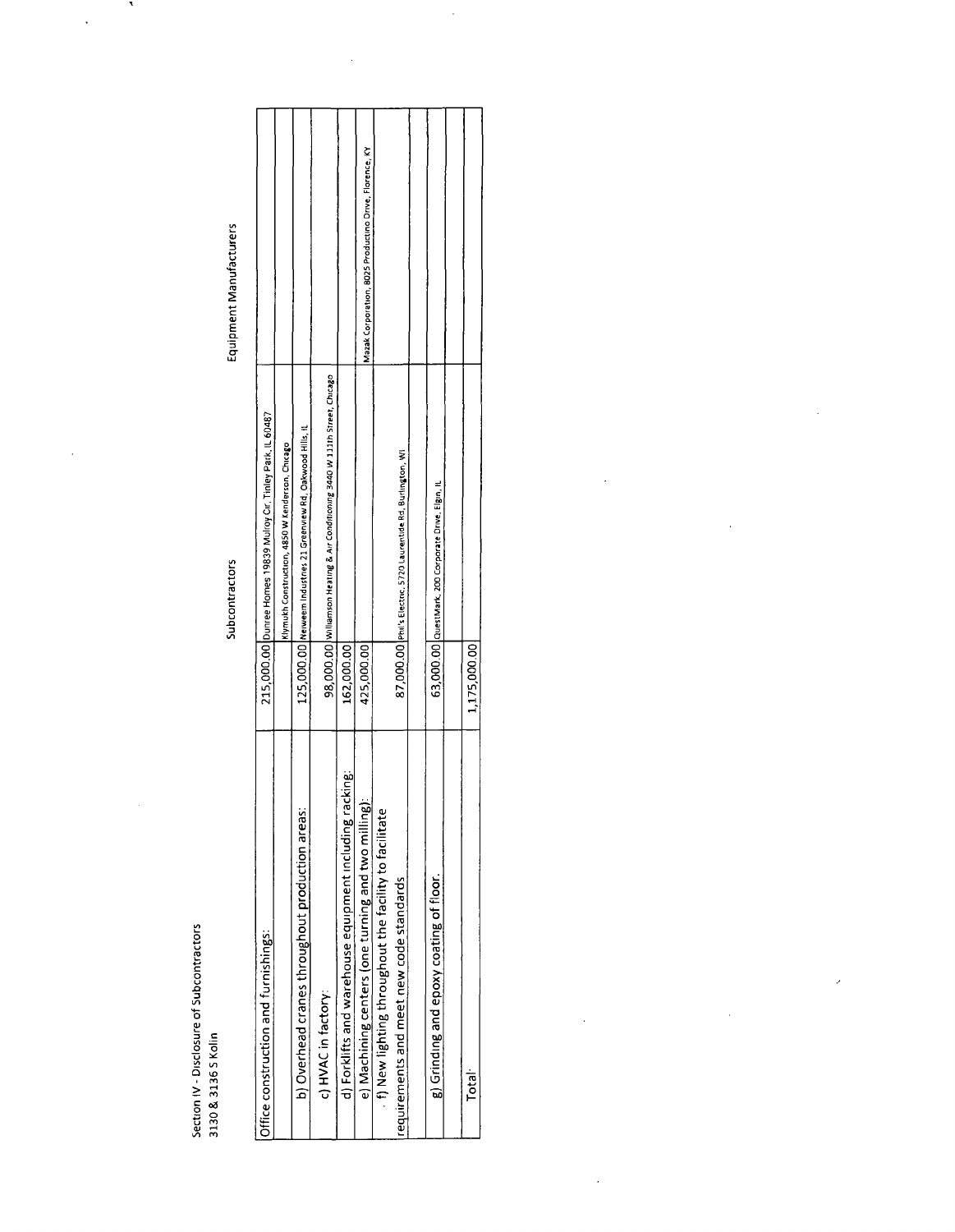3. The Disclosing Party and, if the Disclosing Party is a legal entity, all of those persons or entities identified in Section  $II(B)(1)$  of this EDS:

a. are not presently debarred, suspended, proposed for debarment, declared ineligible or voluntarily excluded from any transactions by any federal, state or local unit of government;

b. have not, during the 5 years before the date of this EDS, been convicted of a criminal offense, adjudged guilty, or had a civil judgment rendered against them in connection with: obtaining, attempting to obtain, or performing a public (federal, state or local) transaction or contract under a public transaction; a violation of federal or state antitrust statutes; fraud; embezzlement; theft; forgery; bribery; falsification or destruction of records; making false statements; or receiving stolen property;

c. are not presently indicted for, or criminally or civilly charged by, a governmental entity (federal, state or local) with committing any of the offenses set forth in subparagraph (b) above;

d. have not, during the 5 years before the date of this EDS, had oneor more public transactions (federal, state or local) terminated for cause or default; and

e. have not, during the 5 years before the date of this EDS, been convicted, adjudged guilty, or found liable in acivil proceeding, or in any criminal or civil action, including actions conceming environmental violations, instituted by the City or by the federal government, any state, or any other unit of local govemment.

4. The Disclosing Party understands and shall comply with the applicable requirements of MCC Chapters 2-56 (Inspector General) and 2-156 (Govemmental Ethics).

5. Certifications (5), (6) and (7) concem:

• the Disclosing Party;

• any "Contractor" (meaning any conlraclor or subcontractor used by the Disclosing Party in connection with the Matter, including but not limited to all persons or legal entities disclosed under Section IV, "Disclosure of Subcontractors and Other Retained Parties");

• any "Affiliated Entity" (meaning a person or entity that, directly or indirectly: controls the Disclosing Party, is controlled by the Disclosing Party, or is, wilh the Disclosing Party, under common control of another person or entity). Indicia of control include, without limitation: interlocking management or ownership; identity of interests among family members, shared facilities and equipment; common use of employees; or organization of a business entity following the ineligibility of a business entity to do business with federal or state or local government, including the City, using substantially the same management, ownership, or principals as the ineligible entity. With respect to Contractors, the term Affiliated Entity means a person or entity that directly or indirectly controls the Contractor, is controlled by i!, or, with the Contractor, is under common control of another person or entity;

• any responsible official of the Disclosing Party, any Contractor or any Affiliated Entity or any other official, agent or employee of the Disclosing Party, any Contractor or any Affiliated Entity, acting pursuant to the direction or authorization of a responsible official of the Disclosing Party, any Contractor or any Affiliated Entity (collectively "Agents").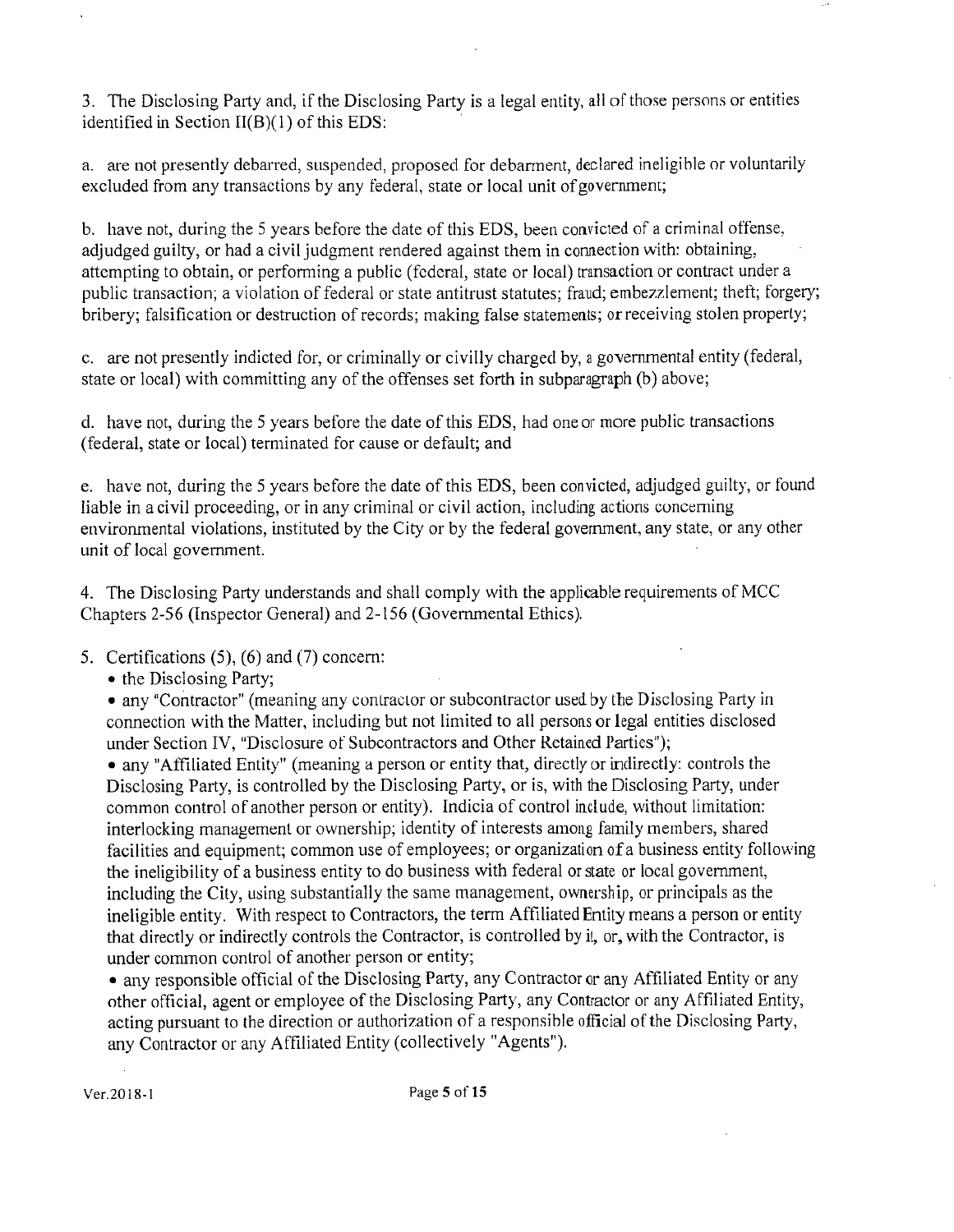Neither the Disclosing Party, nor any Contractor, nor any Affiliated Entity of either the Disclosing Party or any Contractor, nor any Agents have, during the 5 years before the date of this EDS, or, with respect to a Contractor, an Affiliated Entity, or an Affiliated Entity of a Contractor during the 5 years before the date of such Contractor's or Affiliated Entity's contract or engagement in connection with the Matter:

a. bribed or attempted to bribe, or been convicted or adjudged guilty of bribery or altempling to bribe, a public officer or employee of the City, the State of Illinois, or any agency of the federal government or of any slale or local govemment in the United States of America, in thai officer's or employee's official capacity;

b. agreed or colluded with other bidders or prospective bidders, or been a party to any such agreement, or been convicted or adjudged guilty of agreement or collusion among bidders or prospective bidders, in restraint of freedom of competition by agreement to bid a fixed price orotherwise; or

c. made an admission of such conduct described in subparagraph (a) or (b) above that is a matter of record, but have not been prosecuted for such conduct; or

d. violated the provisions referenced in MCC Subsection 2-92-320(a)(4)(Contracts Requiring a Base Wage); (a)(5)(Debarment Regulations); or (a)(6)(Minimum Wage Ordinance).

6. Neither the Disclosing Party, nor any Affiliated Entity or Contractor, or any of their employees, officials, agents or partners, is barred from contracting with any unit of state or local government as a result of engaging in or being convicted of (1) bid-rigging in violation of 720 ILCS 5/33E-3; (2) bid-rotating in violation of 720 ILCS 5/33E-4; or (3) any similar offense of any state or of the United States of America that contains the same elements as the offense of bid-rigging or bid-rotating.

7. Neither the Disclosing Party nor any Affiliated Entity is listed on a Sanctions List maintained by the United States Department of Commerce, State, or 'freasury, or any successor federal agency.

8. [FOR APPLICANT ONLY] (i) Neither the Applicant nor any "controlling person" [see MCC] Chapter 1-23, Article I for applicability and defined terms) of the Applicant is currently indicted or charged with, or has admilted guilt of, or has ever been convicted of, or placed under supervision for, any criminal offense involving actual, attempted, or conspiracy to commit bribery, theft, fraud, forgery, perjury, dishonesty or deceit against an officer or employee of the City or any "sister agency"; and (ii) the Applicant understands and acknowledges that compliance wilh Article 1 is a continuing requirement for doing business with the City. NOTE: If MCC Chapter 1-23, Article I applies to the Applicant, that Article's permanent compliance timeframe supersedes 5-year compliance timeframes in this Section V.

9. [FOR APPLICANT ONLY] The Applicant and its Affiliated Entities will not use, nor permit their subcontractors to use, any facility listed as having an active exclusion by the L'.S. EPA on the federal System for Award Management ("SAM").

10. [FOR APPLICANT ONLY] The Applicant will obtain from any contractors/subcontractors hired or to be hired in connection with the Matter certifications equal in form and substance to those in Certifications (2) and (9) above and will not, without the prior written consent of the City, use any such

 $\mathbf{r}$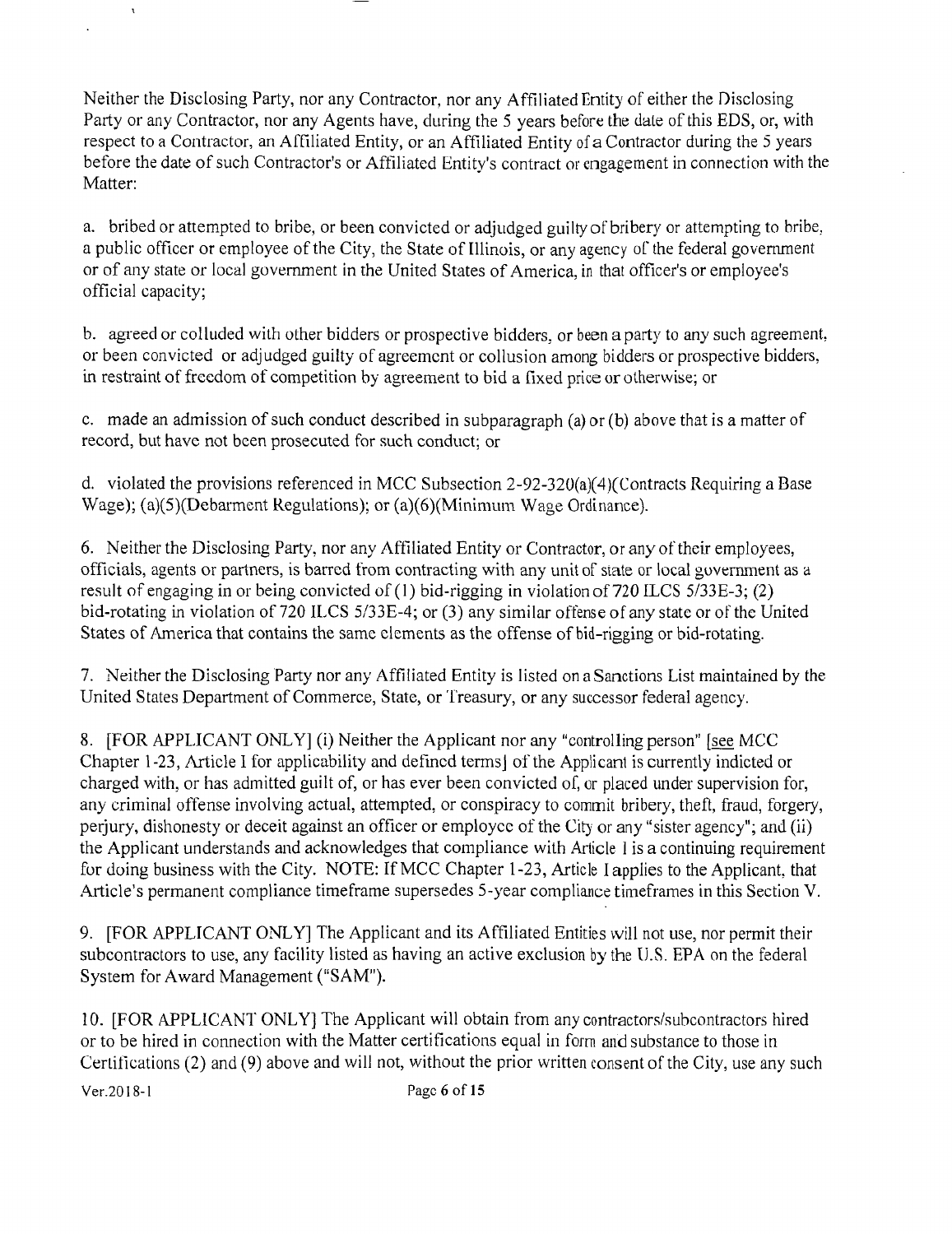contractor/subcontractor that does not provide such certifications or that the Applicant has reason to believe has not provided or cannot provide truthful certifications.

11. If the Disclosing Party is unable to certify to any of the above statenients in this Part B (Further Certifications), the Disclosing Party must explain below:

If the letters "NA," the word "None," or no response appears on the lines above, it will be conclusively presumed that the Disclosing Party certified to the above statements.

12. To the best of the Disclosing Party's knowledge after reasonable inquiry, the following is a complete list of all current employees of the Disclosing Party who were, at any time during the 12month period preceding the date of this EDS, an employee, or elected or appointed official, of the City of Chicago (if none, indicate with "N/A" or "none").

**-**

13. To the best of the Disclosing Party's knowledge after reasonable inquiry, the following is a complete list of all gifts that the Disclosing Party has given or caused to be given, at any time during the 12-month period preceding the execution date of this EDS, to an employee, or elected or appointed official, of the City of Chicago. For purposes of this statement, a "gift" does not include: (i) anything made generally available to City employees or to the general public, or (ii) food or drink provided in the course of official City business and having a retail value of less than \$25 per recipient, or (iii) a political contribution otherwise duly reported as required by law (if none, indicate with "N/A" or "none"). As to any gift listed below, please also list the name of the City recipient.

C. CERTIFICATION OF STATUS AS FINANCIAL INSTITUTION

I. The Disclosing Party certifies that the Disclosing Party (check one) [ ] is N<sup>ts</sup> not

a "financial institution" as defined in MCC Section 2-32-455(b).

2. If the Disclosing Party IS a financial institution, then the Disclosing Party pledges:

"We are not and will not become a predatory lender as defined in MCC Chapter 2-32. We further pledge that none of our affiliates is, and none of them will become, a predatory lender as defined in MCC Chapter 2-32. We understand that becoming a predatory lender or becoming an affiliate of a predatory lender may result in the loss of the privilege of doing business with the City."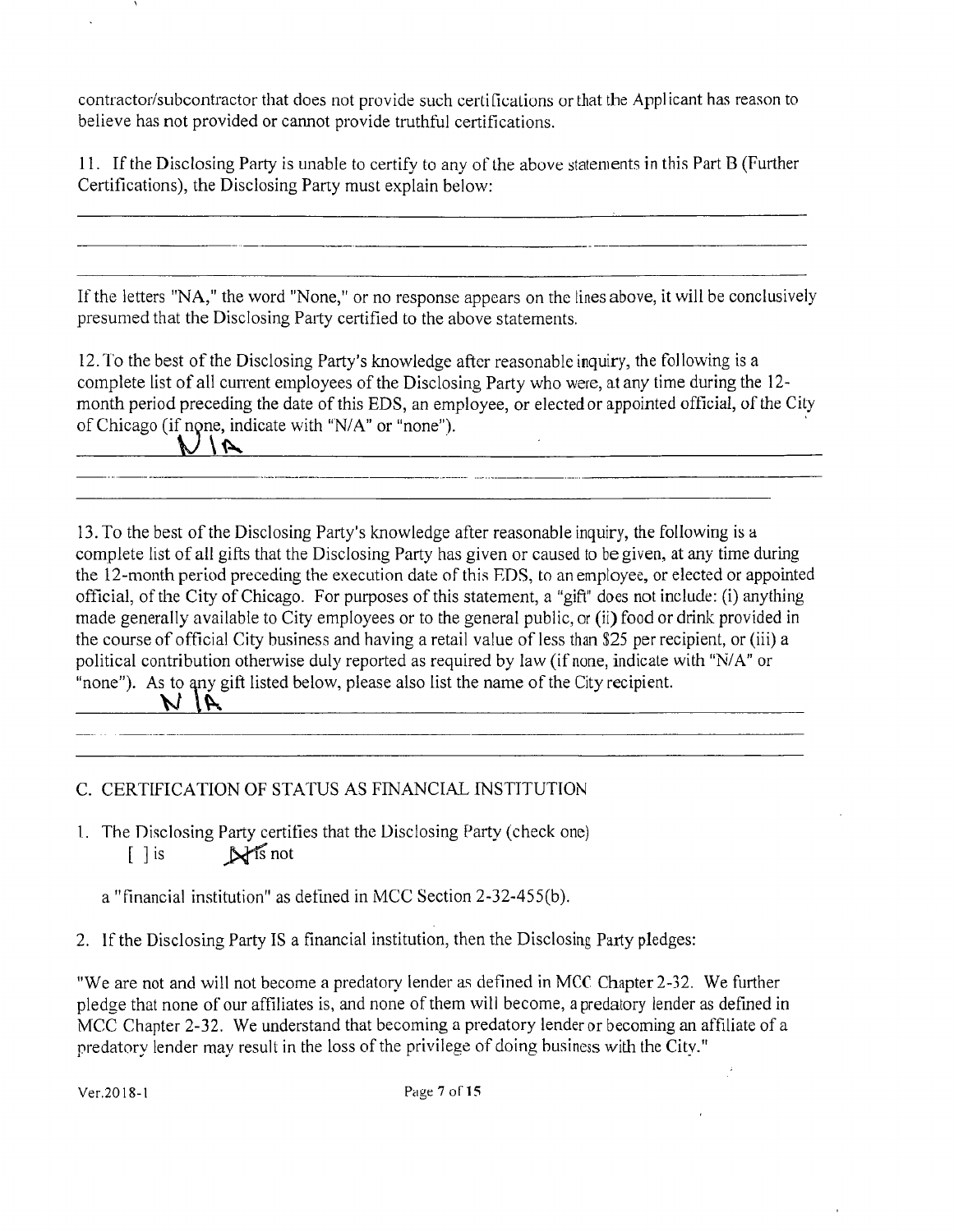If the Disclosing Party is unable to make this pledge because it or any of its affiliates (as defined in MCC Section 2-32-455(b)) is a predatory lender within the meaning of MCC Chapter 2-32, explain here (attach additional pages if necessary):

If the letters "NA," the word "None," or no response appears on the lines above, it will be conclusively presumed that the Disclosing Parly certified to the above statements.

## D. CERTIFICATION REGARDING FINANCIAL INTEREST IN CITY BUSINESS

Any words or terms defined in MCC Chapter 2-156 have the same meanings if used in this Part D.

1. In accordance with MCC Section 2-156-110: To the best of the Disclosing Party's knowledge after reasonable inquiry, does any official or employee of the City have a financial interest in his or her own name or in the name of any other person or entity in the Matter?

[ ] Yes



NOTE: If you checked "Yes" to Item  $D(1)$ , proceed to Items  $D(2)$  and  $D(3)$ . If you checked "No" to Item  $D(1)$ , skip Items  $D(2)$  and  $D(3)$  and proceed to Part E.

2. Unless sold pursuant to a process of competitive bidding, or otherwise permitted, no City elected official or employee shall have a financial interest in his or her own name or in the name of any other person or entity in the purchase of any property that (i) belongs to the City, or (ii) is sold for taxes or assessments, or (iii) is sold by virtue of legal process at the suit of the City (collectively, "City Property Sale"). Compensation for property taken pursuant to the City's eminent domain power does not constitute a financial interest within the meaning of this Part D.

Does the Matter involve a City Property Sale?

 $\lceil$  | Yes  $\lceil$  | No

3. If you checked "Yes" to Item  $D(1)$ , provide the names and business addresses of the City officials or employees having such financial interest and identify the nature of the financial interest:

| Name | <b>Business Address</b> | Nature of Financial Interest |
|------|-------------------------|------------------------------|
|      |                         |                              |
|      |                         |                              |

4. The Disclosing Party further certifies that no prohibited financial interest in the Matter will be acquired by any City official or employee.

 $\gamma_i$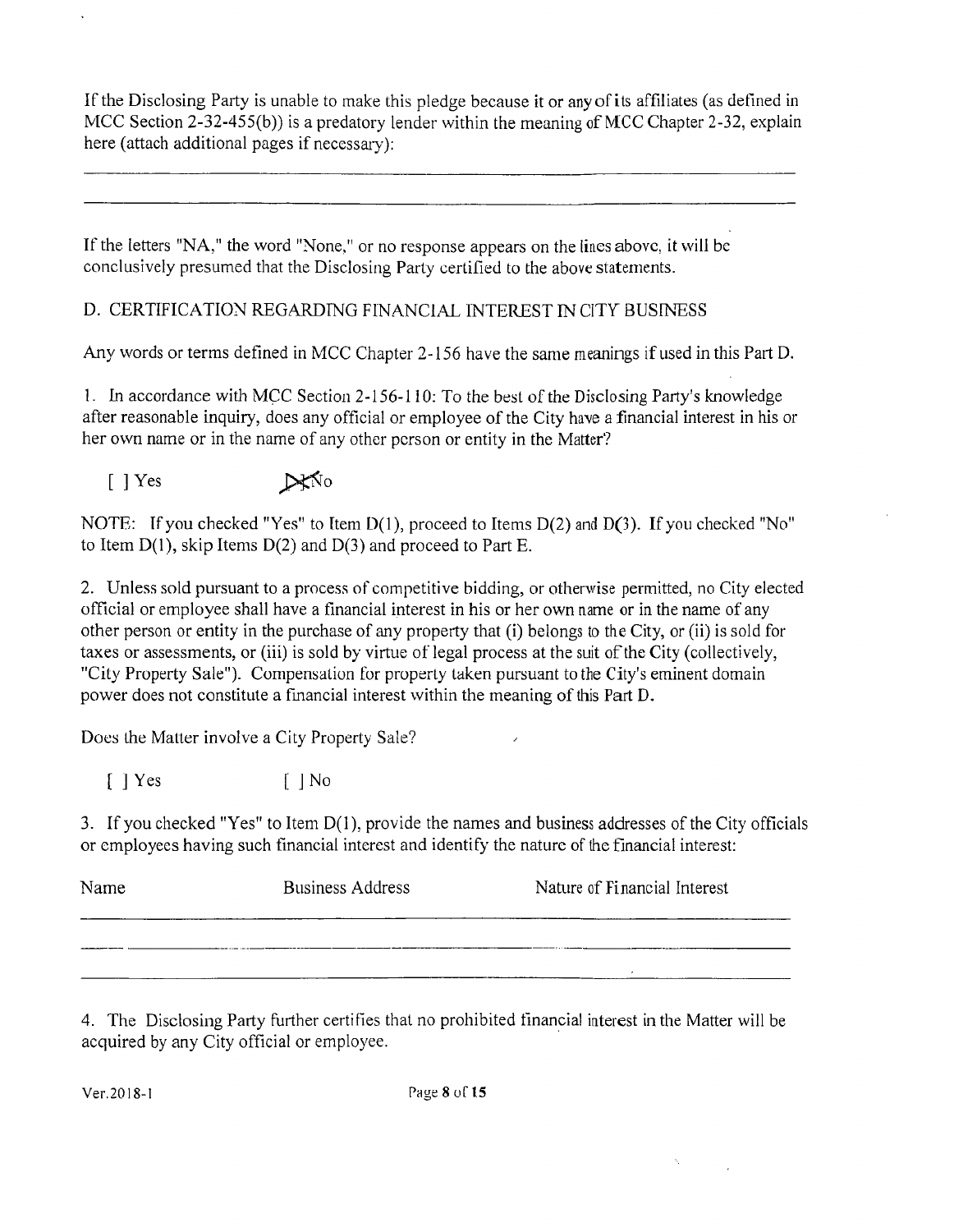#### E. CERTIFICATION REGARDING SLAVERY ERA BUSINESS

Please check either (1) or (2) below. If the Disclosing Party checks (2), the Disclosing Party must disclose below or in an attachment to this EDS all information required by (2). Failure to comply with these disclosure requirements may make any contract entered into with the City in connection with the Matter voidable by the City.

 $\chi$ <sup>1</sup>. The Disclosing Party verifies that the Disclosing Party has searched any and all records of the Disclosing Party and any and all predecessor entities regarding records of investments or profits from slavery or slaveholder insurance policies during the slavery era (including insurance policies issued to slaveholders that provided coverage for damage to or injury or death of their slaves), and the Disclosing Party has found no such records.

2. The Disclosing Party verifies that, as a result of conducting the search in step (1) above, the Disclosing Party has found records of investments or profits from slavery or slaveholder insurance policies. The Disclosing Party verifies that the following constitutes full disclosure of all such records, including the names of any and all slaves or slaveholders described in those records:

#### **SECTION VI - CERTIFICATIONS FOR FEDERALLY FUNDED MATTERS**

NOTE: If the Matter is federally funded, complete this Section VI. If the Matter is not federally funded, proceed to Section VII. For purposes of this Section VI, tax credits allocated by the City and proceeds of debt obligations of the City are not federal funding.

#### A. CERTIFTCATION REGARDING LOBBYING

1. List belovv the names of all persons or entities registered under the federal Lobbying Disclosure Act of 1995, as amended, who have made lobbying contacts on behalf of the Disclosing Party with respect to the Matter: (Add sheets if necessary):

(If no explanation appears or begins on the lines above, or if the letters "NA" or if the word "None" appear, it will be conclusively presumed that the Disclosing Party means that NO persons or entities registered under the Lobbying Disclosure Act of 1995, as amended, have made lobbying contacts on behalf of the Disclosing Party with respect to the Matter.)

2. The Disclosing Party has not spent and will not expend any federally appropriated funds to pay any person or entity listed in paragraph A(1) above for his or her lobbying activities or to pay any person or entity to influence or attempt to influence an officer or employee of any agency, as defined by applicable federal law, a member of Congress, an officer or employee of Congress, or an employee Ver.2018-1 Page 9 of 15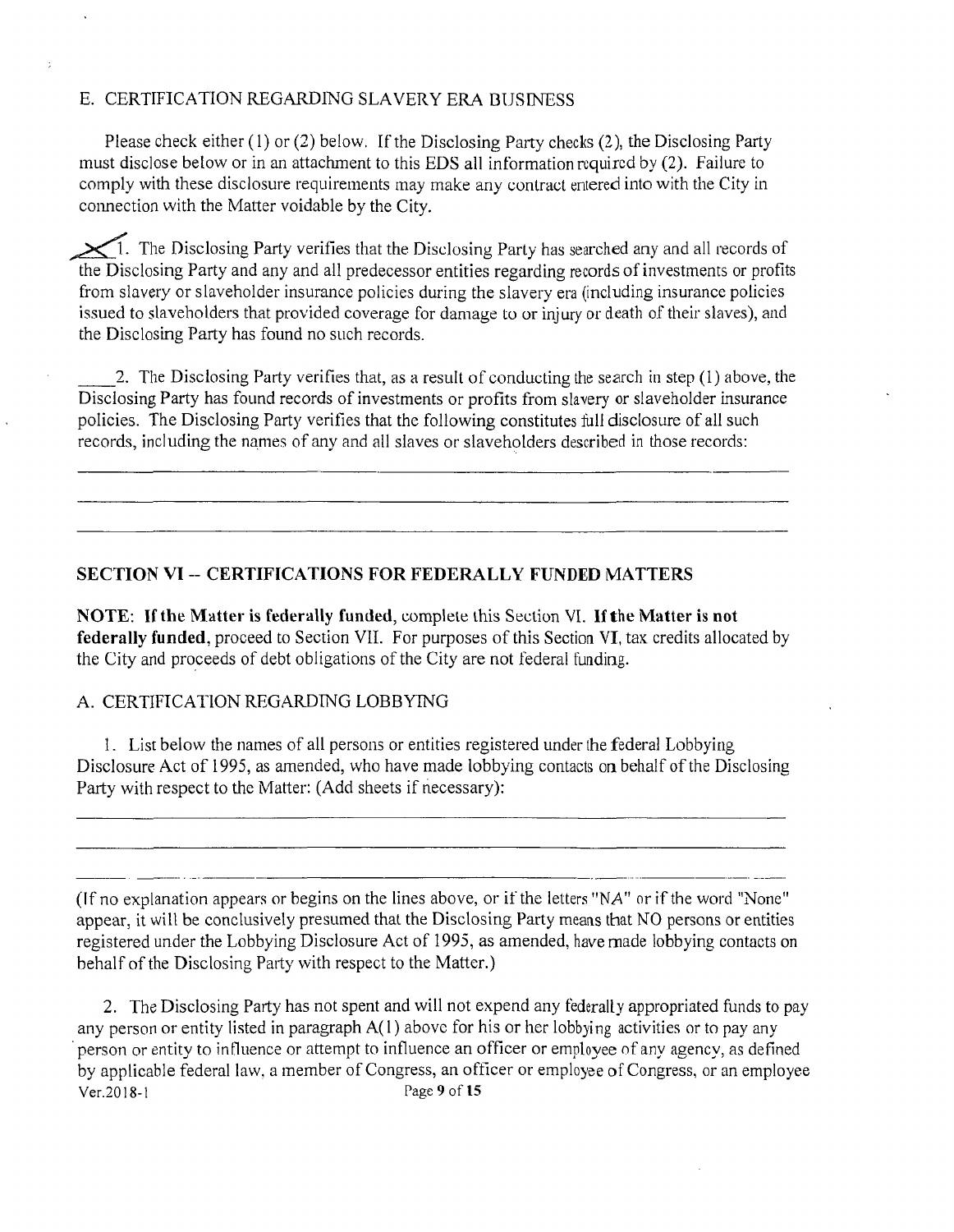ofa member of Congress, in connection with the award of any federally funded contract, making any federally funded grant or loan, entering into any cooperative agreement, or to extend, continue, renew, amend, or modify any federally funded contract, grant, loan, or cooperative agreemenl.

3. The Disclosing Party will submit an updated certification at the end of each calendar quarter in which there occurs any event that materially affects the accuracy of the statements and information set forth in paragraphs  $A(1)$  and  $A(2)$  above.

4. The Disclosing Party certifies that either: (i) it is not an organization described in section  $501(c)(4)$  of the Internal Revenue Code of 1986; or (ii) it is an organization described in section  $501(c)(4)$  of the Internal Revenue Code of 1986 but has not engaged and will not engage in "Lobbying" Activities," as that term is defined in the Lobbying Disclosure Act of 1995, as amended.

5. If the Disclosing Parly is the Applicant, the Disclosing Party must obtain certifications equal in form and substance to paragraphs  $A(1)$  through  $A(4)$  above from all subcontractors before it awards any subcontract and the Disclosing Party must maintain all such subcontractors' certifications for the duration of the Matter and must make such certifications promptly available to the City upon request.

## B. CERTIFICATION REGARDING EQUAL EMPLOYMENT OPPORTUNITY

If the Matter is federally funded, federal regulations require the Applicant and all proposed subcontractors to submit thc following information wilh iheir bids or in writing at the outset of negotiations.

Is the Disclosing Party the Applicant?

 $[ ]$   $Yes$   $[ ]$   $No$ 

If "Yes," answer the three questions bclow:'

1. Flave you developed and do you have on file affirmative action programs pursuant to applicable federal regulations? (See 41 CFR Part 60-2.)

[ ] Yes [ ] No

2. Have you filed with the Joint Reporting Committee, the Director of the Office of Federal Contract Compliance Programs, or the Equal Employment Opportunity Commission all reports due under the applicable filing requirements?

[ ] Yes [ ] No [ ] Reports not required

3. Have you participated in any previous contracts or subcontracts subject to the equal opportunity clause?

 $\lceil$  ] Yes  $\lceil$  | No

If you checked "No" to question  $(1)$  or  $(2)$  above, please provide an explanation: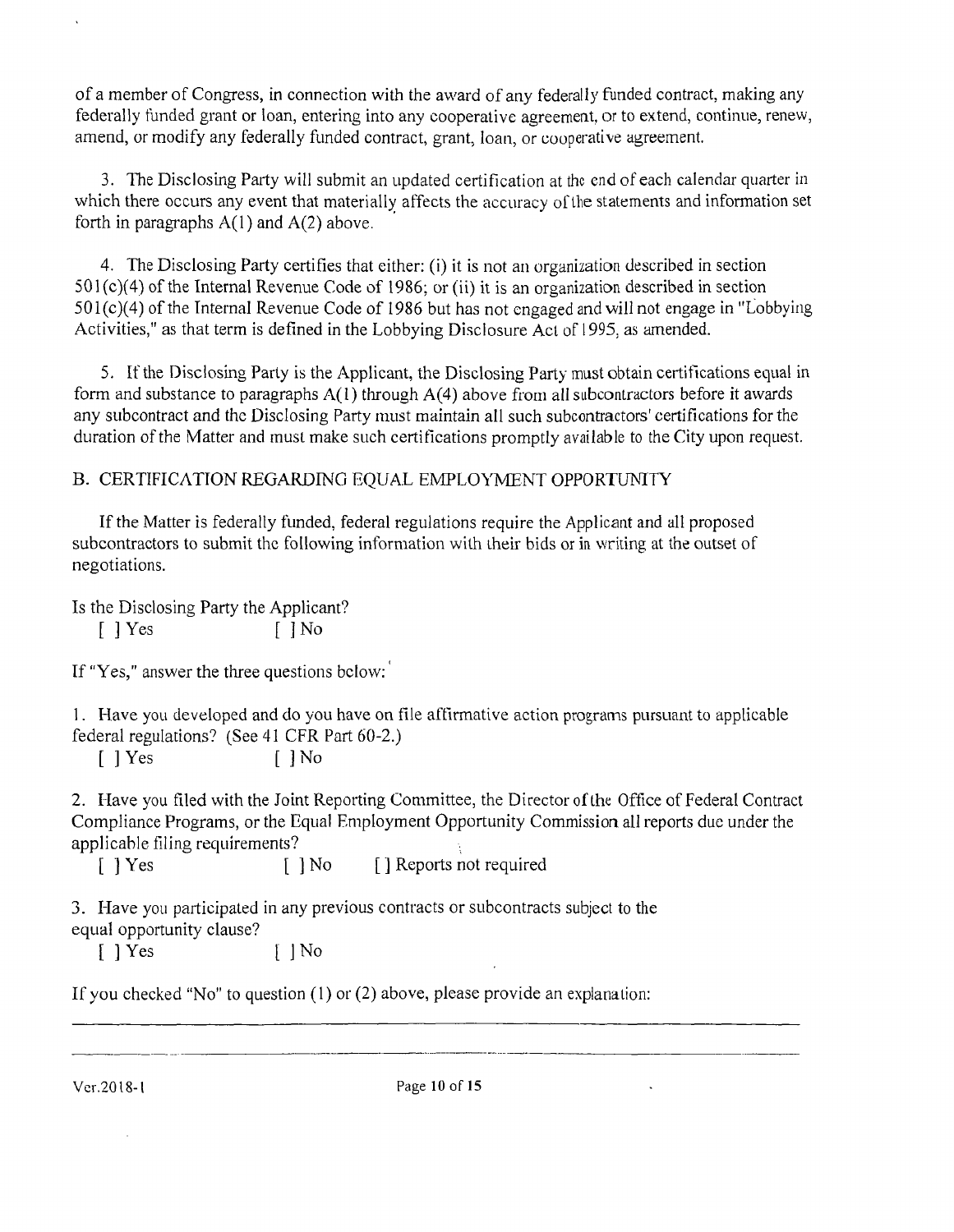## **SECTION YD - FURTHER ACKNOWLEDGMENTS AND CERTIFICATION**

The Disclosing Party understands and agrees that:

 $\bar{\mathbf{r}}$ 

A. The certifications, disclosures, and acknowledgments contained in this EDS will become part of any contract or other agreement between the Applicant and the City in connection with the Matter, whether procurement, City assistance, or other City action, and are material inducements to the City's execuiion ofany coniract or taking other action wilh respect to the Matter. The Disclosing Party understands that it must comply with all statutes, ordinances, and regulations on which this EDS is based.

B. The City's Governmental Ethics Ordinance, MCC Chapter 2-156, imposes certain duties and obligations on persons or entities seeking City contracts, work, business, or transactions. The full text of this ordinance and a training program is available on line at www.cityofchicago.org/Ethics, and may also be obtained from the City's Board of Ethics, 740 N. Sedgwick St., Suite 500, Chicago, IL 60610, (312) 744-9660. The Disclosing Party must comply fully vvith this ordinance.

C. Tf the City determines that any information provided in this EDS is false, incomplete or inaccurate, any contract or other agreement in connection with which it is submitted may be rescinded or be void or voidable, and the City may pursue any remedies under the contract or agreement (if not rescinded or void), at law, or in equity, including terminating the Disclosing Party's participation in the Matter and/or declining to allow the Disclosing Party to participate in other City transactions. Remedies at law for a false statement of material fact may include incarceration and an award to the City of treble damages.

D. It is the City's policy to make this document available to the public on its Internet site and/or upon request. Some or all of the information provided in, and appended to, this EDS may be made publicly available on the Internet, in response to a Freedom of Information Act request, or otherwise. By completing and signing this EDS, the Disclosing Party waives and releases any possible rights or claims which it may have against the City in connection with the public release of informalion contained in this EDS and also authorizes the City to verify the accuracy of any information submitted in this EDS.

E. The information provided in this EDS must be kept current. In the event of changes, the Disclosing Party must supplement this EDS up to the time the City takes action on the Matter. If the Matter is a contract being handled by the City's Department of Procurement Services, the Disclosing Party must update this EDS as the contract requires. NOTE: With respect to Matters subject to MCC Chapter 1-23, Anicle 1 (imposing PERMANENT INELIGIBILITY for certain specified offenses), the information provided herein regarding eligibility must be kept current for a longer period, as required by MCC Chapter 1-23 and Section 2-154-020.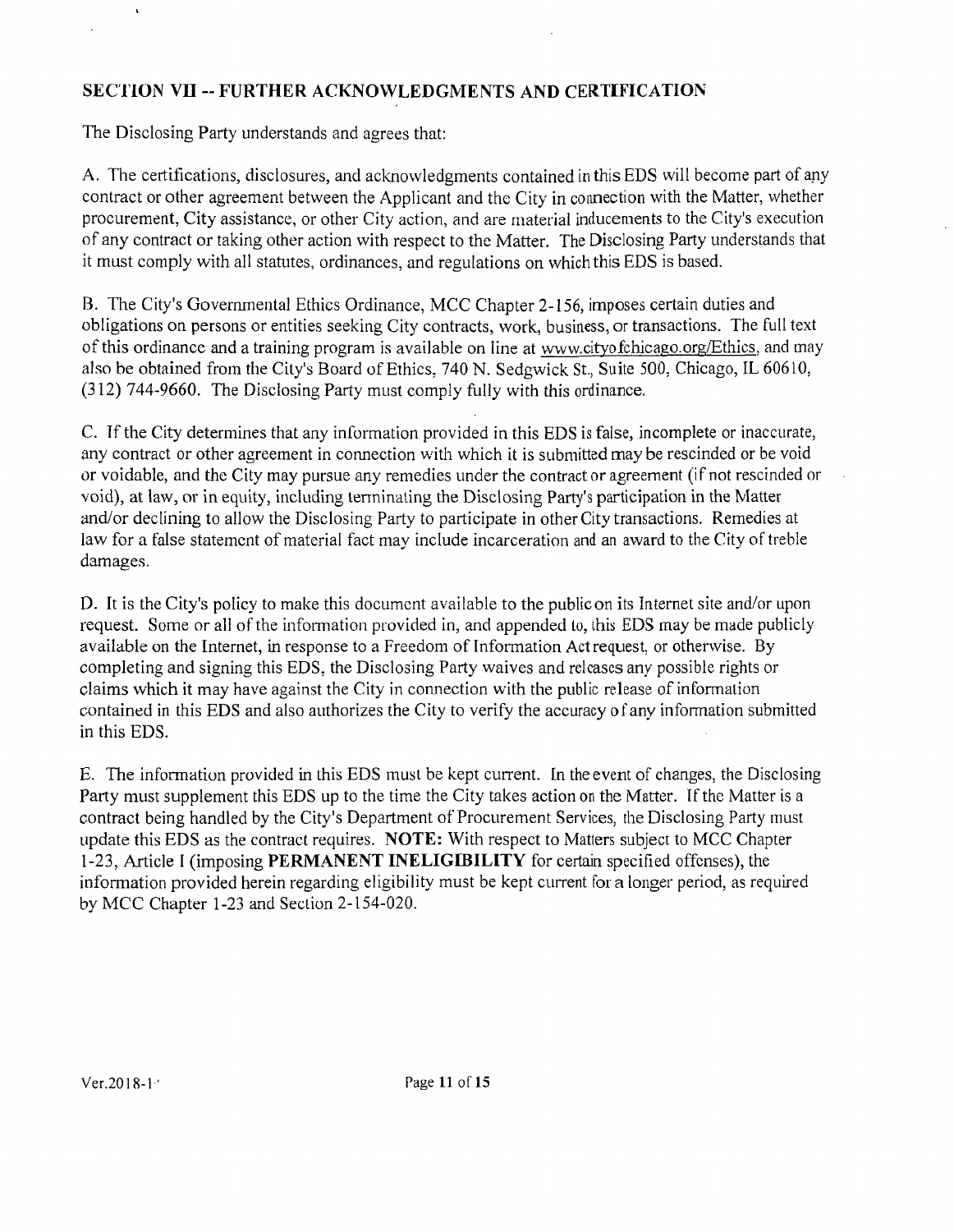## **CERTIFICATION**

 $\sim$ 

Under penalty of perjury, the person signing below: (1) warrants that he/she is authorized to execute this EDS, and all applicable Appendices, on behalf of the Disclosing Party, and (2) warrants that all certifications and statements contained in this EDS, and all applicable Appendices, are true, accurate and complete as of the date furnished to the City.

| Modern Process Equipment, Inc.                                          |                                                                     |
|-------------------------------------------------------------------------|---------------------------------------------------------------------|
| (Print/or type exact legal name of Disclosing Party)                    |                                                                     |
| By:                                                                     |                                                                     |
| Sign here)                                                              |                                                                     |
| Daniel Ephraim                                                          |                                                                     |
| (Print or type name of person signing)                                  |                                                                     |
| President                                                               |                                                                     |
| (Print or type title of person signing)                                 |                                                                     |
|                                                                         |                                                                     |
| Signed and sworn to before me on (date) $\Delta p : \Delta O, \Delta O$ |                                                                     |
| County, $\Box$ (state).<br>at                                           |                                                                     |
|                                                                         |                                                                     |
| Notary Public                                                           | OFFICIAL SEAL<br><b>BARBARA KOZA</b>                                |
|                                                                         | NOTARY PUBLIC - STATE OF ILLINOIS<br>MY COMMISSION EXPIRES:03/08/24 |
| Commission expires: $\boxed{\bigcirc}$ 3 0 $\boxed{\bigcirc}$           |                                                                     |
|                                                                         |                                                                     |

 $\bar{z}$ 

 $\sim 20$ 

 $\sim$   $\sim$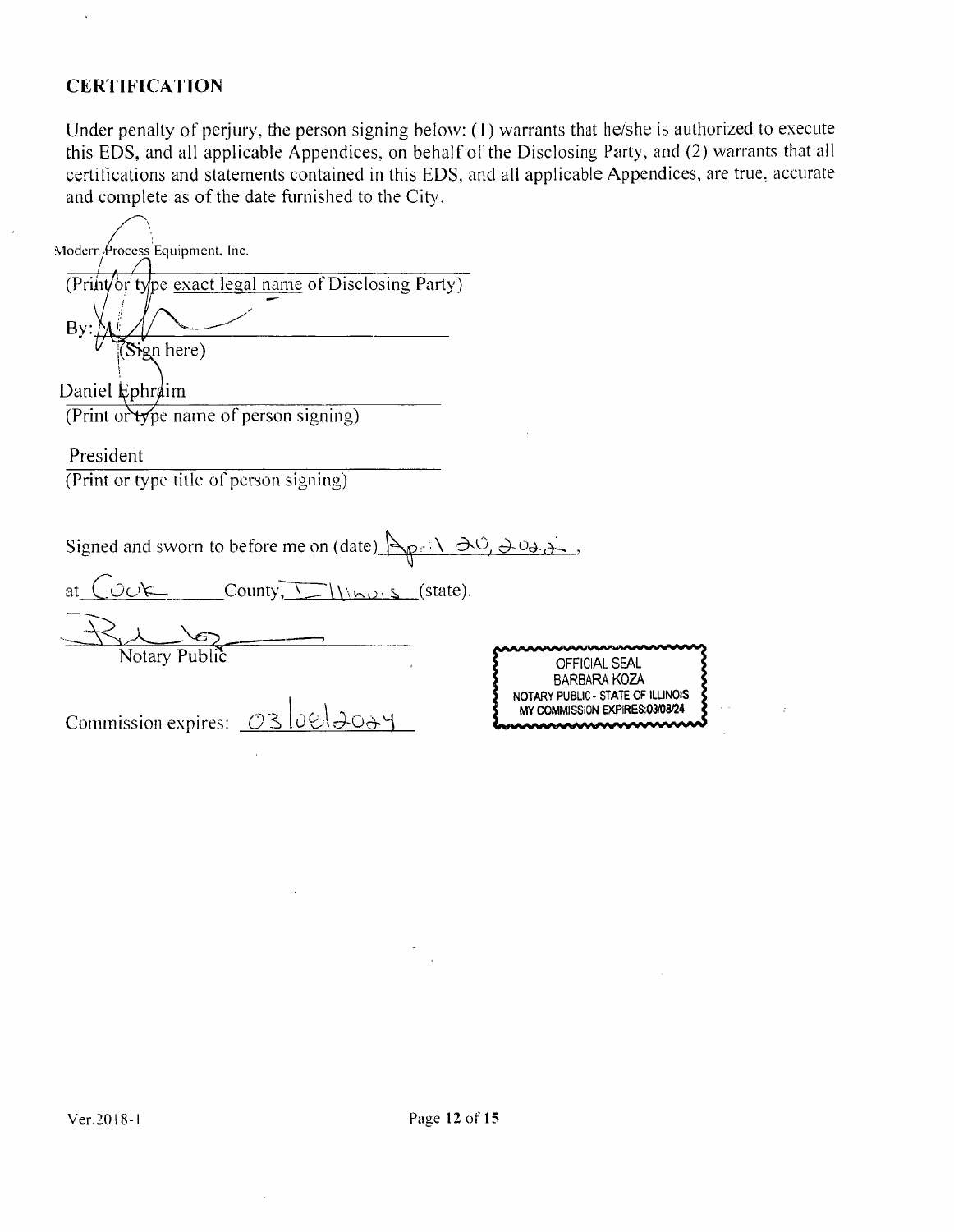#### CITY OF CHICAGO ECONOMIC DISCLOSURE STATEMENT AND AFFIDAVIT APPENDIX A

#### FAMILIAL RELATIONSHIPS WITH ELECTED CITY OFFICIALS AND DEPARTMENT HEADS

#### This Appendix is to be completed only by (a) the Applicant, and (b) any legal entity which has a direct ownership interest in the Applicant exceeding  $7.5%$ . It is not to be completed by any legal entity which has only an indirect ownership interest in the Applicant.

Under MCC Section 2-154-015, the Disclosing Party must disclose whether such Disclosing Party or any "Applicable Party" or any Spouse or Domestic Partner thereof cuirently has a "familial relationship" with any elected city official or department head. A "familial relationship" exists if, as of the date this EDS is signed, the Disclosing Party or any "Applicable Party" or any Spouse or Domestic Partner thereof is related to the mayor, any alderman, the city clerk, the city treasurer or any city department head as spouse or domestic partner or as any of the following, whether by blood or adopfion: parent, child, brother or sisier, aunt or uncle, niece or nephew, grandparent, grandchild, father-in-law, mother-in-law, son-in-law, daughter-in-law, stepfather or stepmother, stepson or stepdaughter, stepbrother or stepsister or half-brother or half-sister.

"Applicable Party" means (1) all executive officers of the Disclosing Party listed in Section II.B.l.a., ifthe Disclosing Party is a corporation; all partners of the Disclosing Party, if the Disclosing Party is a general partnership; all general partners and limited partners of the Disclosing Party, if the Disclosing Party is a liniited partnership; all managers, managing menibers and members of the Disclosing Party, if the Disclosing Party is a limited liability company; (2) all principal officers of the Disclosing Party; and (3) any person having more than a 7.5% ownership interest in the Disclosing Party. "Principal officers" means the president, chief operating officer, executive director, chief financial officer, treasurer or secretary of a legal entity or any person exercising similar authority.

Does the Disclosing Parly or any "Applicable Parly" or any Spouse or Domesfic Partner thereof currently have a "familial relationship" with an elected city official or department head?

[ ] Yes

 $H^{\tilde{N}o}$ 

If yes, please identify below  $(1)$  the name and title of such person,  $(2)$  the name of the legal entity to which such person is connected; (3) the name and title of the elected city official or department head to whom such person has a familial relationship, and (4) the precise nature of such familial relationship.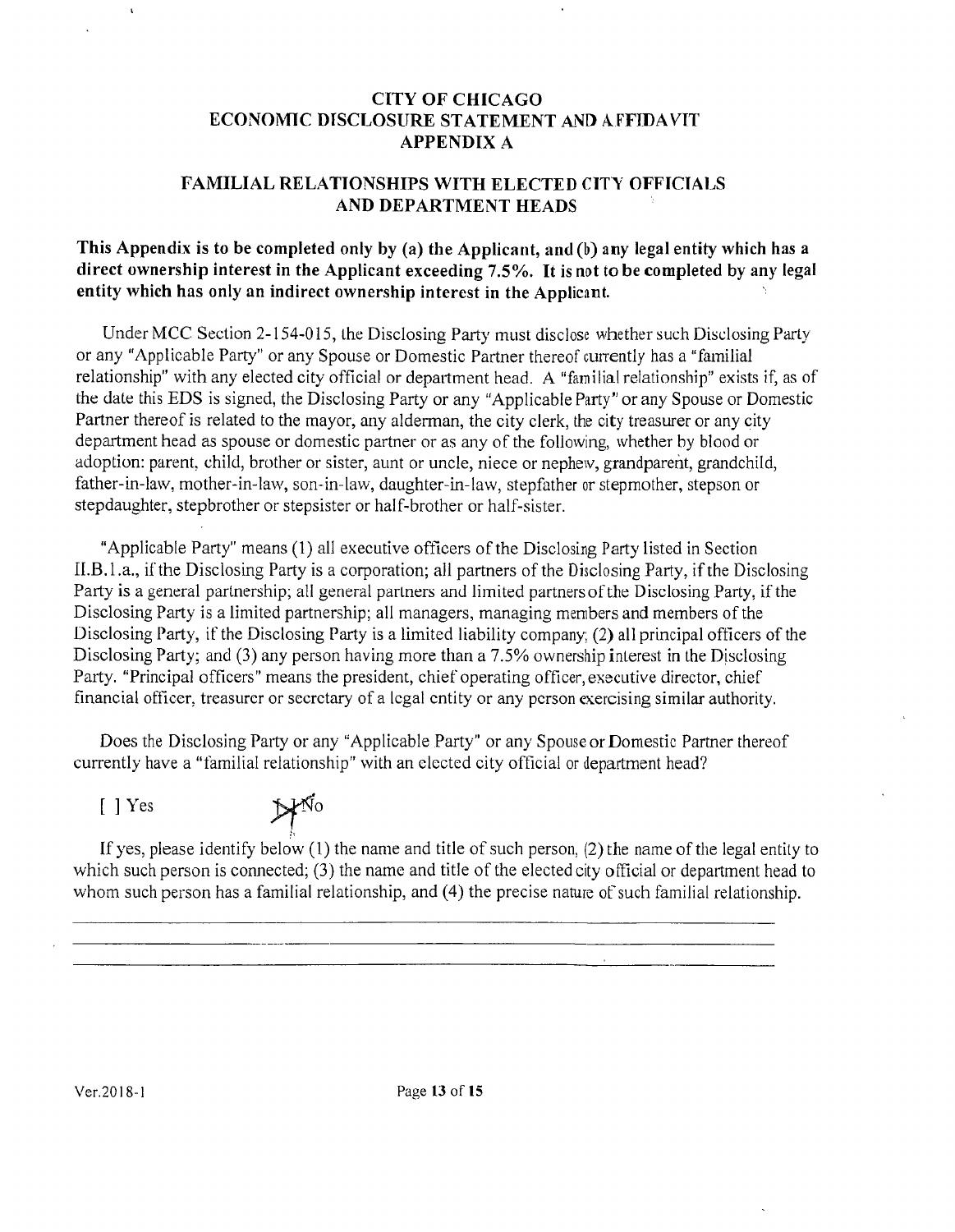#### CITY OF CHICAGO ECONOMIC DISCLOSURE STATEMENT AND AFFIDAVIT APPENDIX B

#### BUILDING CODE SCOFFLAW/PROBLEM LANDLORD CERTIFICATION

This Appendix is to be completed only by (a) the Applicant, and (b) any legal entity which has a direct ownership inierest in the Applicant exceeding 7.5% (an "Owner"). It is not to be completed by any legal entity which has only an indirect ownership interest in the Applicant.

1. Pursuant to MCC Section 2-154-010, is the Applicant or any Owner identified as a building code scofflaw or problem landlord pursuant to MCC Section 2-92-416?

 $[ ] Yes$   $\frac{1}{\sqrt{10}}$ 

2. If the Applicant is a legal entity publicly traded on any exchange, is any officer or director of the Applicant identified as a building code scofflaw or problem landlord pursuant to MCC Section 2-92-416?

Y

[ ] Yes [ ] No  $\mathbb{R}$ The Applicant is not publicly traded on any exchange.

3. If yes to  $(1)$  or  $(2)$  above, please identify below the name of each person or legal entity identified as a building code scofflaw or problem landlord and the address ofeach building or buildings to which the pertinent code violations apply.